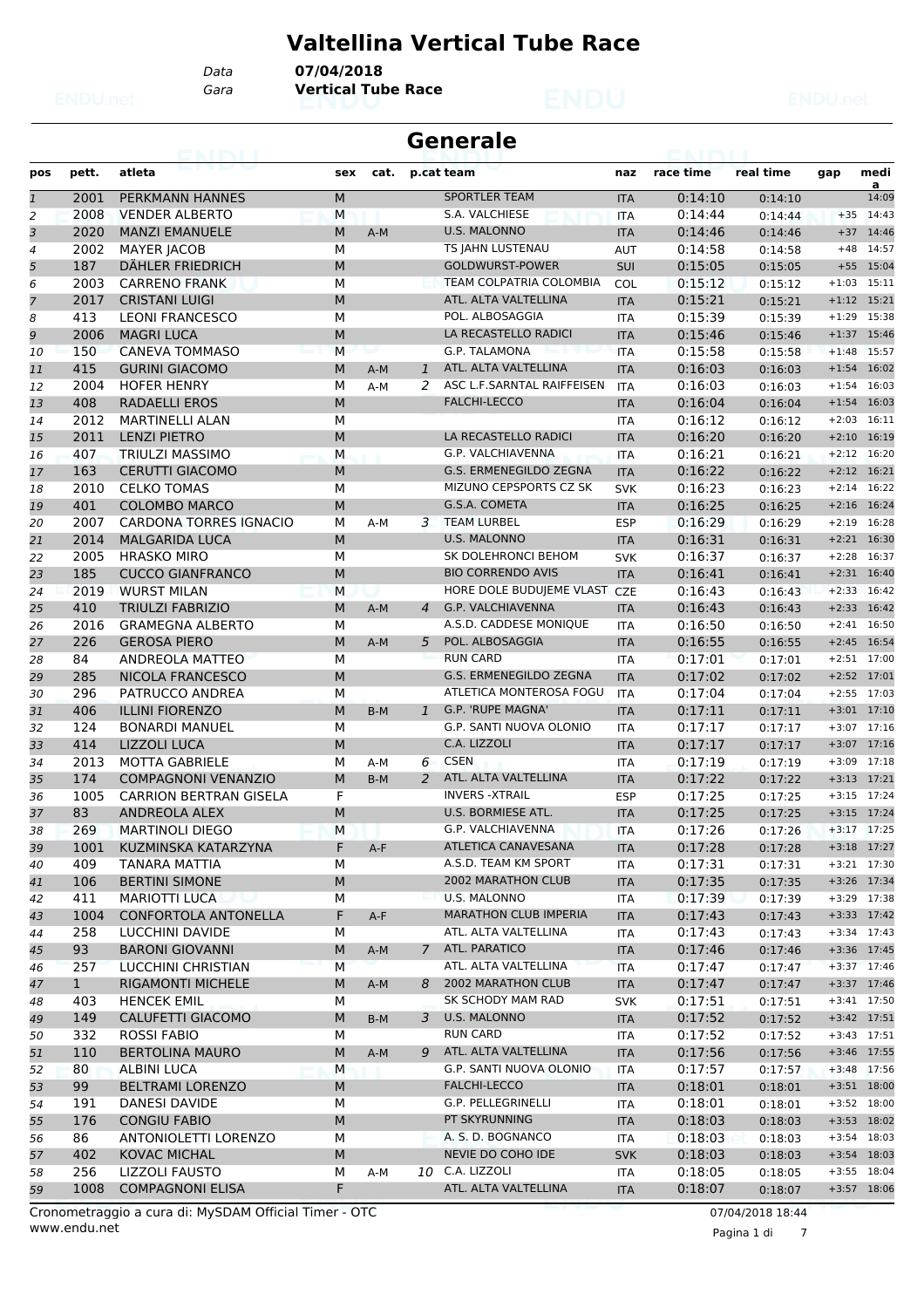| pos        | pett.       | atleta                                                 | sex       | cat.         |                | p.cat team                                   | naz                      | race time          | real time          | gap     | medi<br>a                      |
|------------|-------------|--------------------------------------------------------|-----------|--------------|----------------|----------------------------------------------|--------------------------|--------------------|--------------------|---------|--------------------------------|
| 60         | 220         | <b>GABOARDI DIEGO</b>                                  | ${\sf M}$ |              |                | ATL. VALLE BREMBANA                          | <b>ITA</b>               | 0:18:09            | 0:18:09            | $+3:59$ | 18:08                          |
| 61         | 247         | <b>ISEPPATO SILVANO</b>                                | М         | B-M          |                | 4 A.S.D. CADDESE MONIOUE                     | <b>ITA</b>               | 0:18:11            | 0:18:11            |         | $+4:01$ 18:10                  |
| 62         | 1009        | <b>BELLEZZA FRANCESCA</b>                              | F         |              |                | <b>RUNNER TEAM 99 SBV</b>                    | <b>ITA</b>               | 0:18:13            | 0:18:13            | $+4:03$ | 18:12                          |
| 63         | 308         | PINI DARIO                                             | М         |              |                | G.P. 'RUPE MAGNA'                            | ITA                      | 0:18:13            | 0:18:13            |         | $+4:03$ 18:12                  |
| 64         | 2015        | <b>TOMICA MARTIN</b>                                   | M         |              |                | <b>KRAKEN OZIVA</b>                          | <b>CZE</b>               | 0:18:16            | 0:18:16            |         | $+4:06$ 18:15                  |
| 65         | 355         | <b>STUEFER ERWIN</b>                                   | M         |              |                | ASC L.F.SARNTAL RAIFFEISEN                   | <b>ITA</b>               | 0:18:16            | 0:18:16            |         | $+4:07$ 18:15                  |
| 66         | 109         | <b>BERTOLDINI TADDEO</b>                               | M         |              |                | <b>FALCHI-LECCO</b>                          | <b>ITA</b>               | 0:18:17            | 0:18:17            | $+4:07$ | 18:16                          |
| 67         | 299         | PEDROLINI UGO                                          | M         | $A-M$        |                | 11 A.S. LANZADA                              | <b>ITA</b>               | 0:18:20            | 0:18:20            |         | $+4:10$ 18:19                  |
| 68         | 227         | <b>GARLASCHINI DAVIDE</b>                              | M         |              |                |                                              | <b>ITA</b>               | 0:18:21            | 0:18:21            |         | $+4:11$ 18:20                  |
| 69         | 1003        | WIŚNIEWSKA ULFIK<br><b>DOMINIKA</b>                    | F         |              |                | <b>ALPIN SPORT TEAM</b>                      | POL                      | 0:18:22            | 0:18:22            |         | $+4:12$ 18:21                  |
| 70         | 101         | <b>BENEDETTI MARIO</b>                                 | M         | $B-M$        | 5              | <b>TEAM PASTURO ASD</b>                      | <b>ITA</b>               | 0:18:24            | 0:18:24            |         | $+4:14$ 18:23                  |
| 71         | 158         | CASTELNUOVO MARCO                                      | M         | $A-M$        | 12             | G.S.A. COMETA                                | <b>ITA</b>               | 0:18:25            | 0:18:25            |         | $+4:16$ 18:24                  |
| 72         | 328         | <b>RIVA ANDREA</b>                                     | M         |              |                | A.S.D.ARIES COMO ATHLETIC                    | <b>ITA</b>               | 0:18:26            | 0:18:26            |         | $+4:17$ 18:25                  |
| 73         | 2018        | <b>TODA VERICAT MARC</b>                               | M         |              |                | A.E MATXACUCA                                | <b>ESP</b>               | 0:18:31            | 0:18:31            |         | $+4:21$ 18:30                  |
| 74         | 412<br>345  | <b>BORTOLUZZI GIANNI</b><br><b>SCIUCHETTI RAFFAELE</b> | M<br>M    |              |                | A.ATL.DOLOMITI BELLUNO<br>G.P. VALCHIAVENNA  | <b>ITA</b>               | 0:18:31<br>0:18:34 | 0:18:31            |         | $+4:22$ 18:31<br>$+4:24$ 18:33 |
| 75<br>76   | 193         | DE GIOVANETTI DOMENICO                                 | M         |              |                | <b>G.S. VALGEROLA CIAPPARELLI</b>            | <b>ITA</b><br><b>ITA</b> | 0:18:35            | 0:18:34<br>0:18:35 |         | $+4:25$ 18:34                  |
| 77         | 380         | <b>ULFIK RAFAL</b>                                     | M         | A-M          |                | 13 ALPIN SPORT TEAM                          | <b>ITA</b>               | 0:18:35            | 0:18:35            |         | $+4:25$ 18:34                  |
| 78         | 195         | DE ROSA VINCENZO                                       | M         |              |                | <b>ASD MISTERCAMP</b>                        | <b>ITA</b>               | 0:18:39            | 0:18:39            |         | $+4:29$ 18:38                  |
| 79         | 1010        | <b>ROSSI FRANCESCA</b>                                 | F         | B-F          |                | TEAM LA SPORTIVA                             | <b>ITA</b>               | 0:18:41            | 0:18:41            |         | $+4:31$ 18:40                  |
| 80         | 279         | <b>MORETTI SIMONE</b>                                  | M         |              |                | PT SKYRUNNING                                | <b>ITA</b>               | 0:18:48            | 0:18:48            |         | $+4:38$ 18:47                  |
| 81         | 1006        | <b>OREGIONI ARIANNA</b>                                | F         |              |                | LA RECASTELLO RADICI                         | <b>ITA</b>               | 0:18:49            | 0:18:49            |         | $+4:40$ 18:48                  |
| 82         | 122         | <b>BOGHI STEFANO</b>                                   | M         |              |                | G.S.A. COMETA                                | <b>ITA</b>               | 0:18:52            | 0:18:52            |         | $+4:42$ 18:51                  |
| 83         | 241         | <b>GUZZARDI DAVIDE</b>                                 | M         |              |                | <b>RUN CARD</b>                              | <b>ITA</b>               | 0:18:53            | 0:18:53            |         | $+4:43$ 18:52                  |
| 84         | 266         | <b>MAMBRETTI EMANUELE</b>                              | M         | $B-M$        | 6              | <b>MARATHON C.-ALTA QUOTA</b>                | <b>ITA</b>               | 0:18:56            | 0:18:56            |         | $+4:46$ 18:55                  |
|            |             | <b>MICHELE</b>                                         |           |              |                |                                              |                          |                    |                    |         |                                |
| 85         | 1002        | <b>GALASSI SAMANTHA</b>                                | F         |              |                | LA RECASTELLO RADICI                         | <b>ITA</b>               | 0:18:56            | 0:18:56            |         | $+4:47$ 18:55                  |
| 86         | 88          | <b>BALDO TIZIANO</b>                                   | M         | $A-M$        |                | 14 2002 MARATHON CLUB                        | <b>ITA</b>               | 0:18:59            | 0:18:59            |         | $+4:49$ 18:58                  |
| 87         | 207         | <b>DUCA FABRIZIO</b>                                   | M         |              |                | G.P. TALAMONA                                | <b>ITA</b>               | 0:19:02            | 0:19:02            |         | $+4:52$ 19:01                  |
| 88         | 340         | <b>SCALVINONI FABRIZIO</b>                             | M         | $A-M$        | 15             | <b>CORRINTIME</b><br>A.S.D. TEAM KM SPORT    | <b>ITA</b>               | 0:19:03            | 0:19:03            |         | $+4:54$ 19:03<br>19:06         |
| 89         | 321<br>300  | <b>QUINTARELLI MATTIA</b><br>PELLEGRINO CRISTIAN       | М<br>M    |              |                | 16 ATL. ALTA VALTELLINA                      | <b>ITA</b><br><b>ITA</b> | 0:19:07<br>0:19:15 | 0:19:07            | $+4:57$ | $+5:06$ 19:14                  |
| 90<br>91   | 173         | <b>COMPAGNONI LUCIANO</b>                              | М         | $A-M$<br>B-M |                | 7 ATL. ALTA VALTELLINA                       | <b>ITA</b>               | 0:19:20            | 0:19:15<br>0:19:20 |         | $+5:10$ 19:19                  |
| 92         | 1012        | <b>SERENA ANGELA</b>                                   | F         | A-F          |                | ATL. PARATICO                                | <b>ITA</b>               | 0:19:22            | 0:19:22            |         | $+5:12$ 19:21                  |
| 93         | 331         | <b>ROSSI ENZO</b>                                      | M         | B-M          |                | 8 A.S. LANZADA                               | <b>ITA</b>               | 0:19:31            | 0:19:31            |         | $+5:21$ 19:30                  |
| 94         | 1011        | <b>MARTINUCCI IVONNE</b>                               | F         | $B-F$        | $\mathbf{1}$   | G.P. VALCHIAVENNA                            | <b>ITA</b>               | 0:19:32            | 0:19:32            |         | $+5:22$ 19:31                  |
| 95         | 65          | VALGOI ALESSANDRA                                      | F         | $A-F$        | 1              | ATL. ALTA VALTELLINA                         | <b>ITA</b>               | 0:19:35            | 0:19:35            |         | $+5:26$ 19:35                  |
| 96         | 294         | PARUSCIO JACOPO                                        | ${\sf M}$ |              |                | <b>VETRERIA FANONI SONDRIO</b>               | <b>ITA</b>               | 0:19:38            | 0:19:38            |         | $+5:29$ 19:37                  |
| 97         | 282         | NAIMI ALESSANDRO                                       | М         | A-M          |                | 17 TRIESTE ATLETICA                          | <b>ITA</b>               | 0:19:42            | 0:19:42            |         | $+5:32$ 19:41                  |
| 98         | 310         | PIZZOLATO MANUEL                                       | M         |              |                | <b>EVOLUTION SPORT TEAM</b>                  | <b>ITA</b>               | 0:19:49            | 0:19:49            |         | +5:39 19:48                    |
| 99         | 264         | <b>MAIDA ROBERTO</b>                                   | M         |              |                | <b>RUN CARD</b>                              | <b>ITA</b>               | 0:19:49            | 0:19:49            |         | $+5:39$ 19:48                  |
| 100        | 381         | <b>LANFRANCHI NICOLAO</b>                              | M         | $A-M$        | 18             | SPORTIVA PALU POSCHIAO                       | <b>ITA</b>               | 0:19:51            | 0:19:51            |         | $+5:41$ 19:50                  |
| 101        | 103         | <b>BERRA GIACOMO</b>                                   | M         | $B-M$        | 9              | A.S. LANZADA                                 | <b>ITA</b>               | 0:19:55            | 0:19:55            |         | $+5:45$ 19:54                  |
| 102        | 192         | DE GASPARI DANIELE                                     | M         |              |                | <b>GRUPPO CITTA' DI GENOVA</b>               | <b>ITA</b>               | 0:20:00            | 0:20:00            |         | +5:50 19:59                    |
| 103        | 404         | <b>SUMPIK TIBOR</b>                                    | М         | A-M          |                | 19 MLADY PAN MAKA                            | <b>SVK</b>               | 0:20:01            | 0:20:01            |         | $+5:51$ 20:00                  |
| 104        | 41          | MORESCHI MARIA                                         | F         | A-F          | $\overline{a}$ | <b>CORRINTIME</b>                            | <b>ITA</b>               | 0:20:02            | 0:20:02            |         | $+5:52$ 20:01                  |
| 105        | 140         | <b>BRUNELLI SIMONE</b>                                 | М         | A-M          |                | 20 U.S. MALONNO                              | <b>ITA</b>               | 0:20:03            | 0:20:03            |         | $+5:53$ 20:02                  |
| 106        | 323         | RAIMONDI MATTIA                                        | M         |              |                | <b>ASD CASTELRAIDER</b>                      | <b>ITA</b>               | 0:20:06            | 0:20:06            |         | +5:56 20:05                    |
| 107        | 107         | <b>BERTOLDINI CLAUDIO</b>                              | М         | A-M          | 21             | PREMANA                                      | ITA                      | 0:20:06            | 0:20:06            |         | $+5:56$ 20:05                  |
| 108        | 92          | <b>BARDEA DAVIDE</b>                                   | М         |              |                | A.S. LANZADA                                 | <b>ITA</b>               | 0:20:07            | 0:20:07            |         | +5:58 20:06                    |
| 109        | 337         | <b>SANCO CHRISTIAN</b>                                 | M         | A-M          |                | 22 TRIATHLON 3V                              | <b>ITA</b>               | 0:20:11            | 0:20:11            |         | $+6:01$ 20:10                  |
| 110        | 136         | <b>BRADANINI ANDREA</b>                                | ${\sf M}$ |              |                | MARATHON C.-ALTA QUOTA                       | <b>ITA</b>               | 0:20:15            | 0:20:15            |         | $+6:05$ 20:14                  |
| 111        | 377         | LUSSANA EMIL                                           | М         |              |                | LA RECASTELLO RADICI                         | <b>ITA</b>               | 0:20:21            | 0:20:21            |         | $+6:11$ 20:20                  |
| 112        | 295         | PASSAMONTI LUCA                                        | M         |              |                | <b>RUNNERS COLICO</b>                        | <b>ITA</b>               | 0:20:24            | 0:20:24            |         | $+6:15$ 20:23                  |
| 113        | 63          | <b>TIENI JESSICA</b>                                   | F         |              |                | ATL. SUSA ADRIANO<br><b>TEAM PASTURO ASD</b> | ITA                      | 0:20:25            | 0:20:25            |         | $+6:16$ 20:24                  |
| 114        | 342         | <b>SCHIAVETTI MARCO</b><br><b>BONACINA CRISTINA</b>    | М         |              |                | G.P. TALAMONA                                | <b>ITA</b>               | 0:20:27            | 0:20:27            |         | $+6:17$ 20:26<br>$+6:17$ 20:26 |
| 115        | 1017<br>237 | <b>GNECCHI MATTEO</b>                                  | F<br>М    | A-F          | 3              | <b>RUN CARD</b>                              | ITA                      | 0:20:27<br>0:20:29 | 0:20:27            |         | $+6:19$ 20:28                  |
| 116<br>117 | 202         | DELVO' PAOLO                                           | М         | B-M          |                | 10 2002 MARATHON CLUB                        | <b>ITA</b><br><b>ITA</b> | 0:20:29            | 0:20:29<br>0:20:29 |         | $+6:20$ 20:28                  |
| 118        | 115         | <b>BIANCHI MATTEO</b>                                  | M         |              |                | <b>RUN CARD</b>                              | <b>ITA</b>               | 0:20:31            | 0:20:31            |         | $+6:21$ 20:30                  |
| 119        | 369         | <b>VIGANI NICOLA</b>                                   | М         | A-M          |                | 23 GRUPPO SPORTIVO ALPINI                    | ITA                      | 0:20:36            | 0:20:36            |         | $+6:26$ 20:35                  |
| 120        | 95          | <b>BARTESAGHI MATTEO</b>                               | M         | A-M          | 24             | <b>GRUPPO BOLETTONE</b>                      | <b>ITA</b>               | 0:20:40            | 0:20:40            |         | $+6:30$ 20:39                  |
| 121        | 209         | <b>EGGER KARL</b>                                      | М         | A-M          |                | 25 ASV JENESIEN SOLTNFLITZER                 | <b>ITA</b>               | 0:20:41            | 0:20:41            |         | $+6:31$ 20:40                  |
| 122        | 205         | DI NATALE ANTONIO                                      | М         |              |                | G.T.A. CREMA                                 | <b>ITA</b>               | 0:20:41            | 0:20:41            |         | $+6:31$ 20:40                  |
|            |             |                                                        |           |              |                |                                              |                          |                    |                    |         |                                |

www.endu.net Cronometraggio a cura di: MySDAM Official Timer - OTC 07/04/2018 18:44

Pagina 2 di 7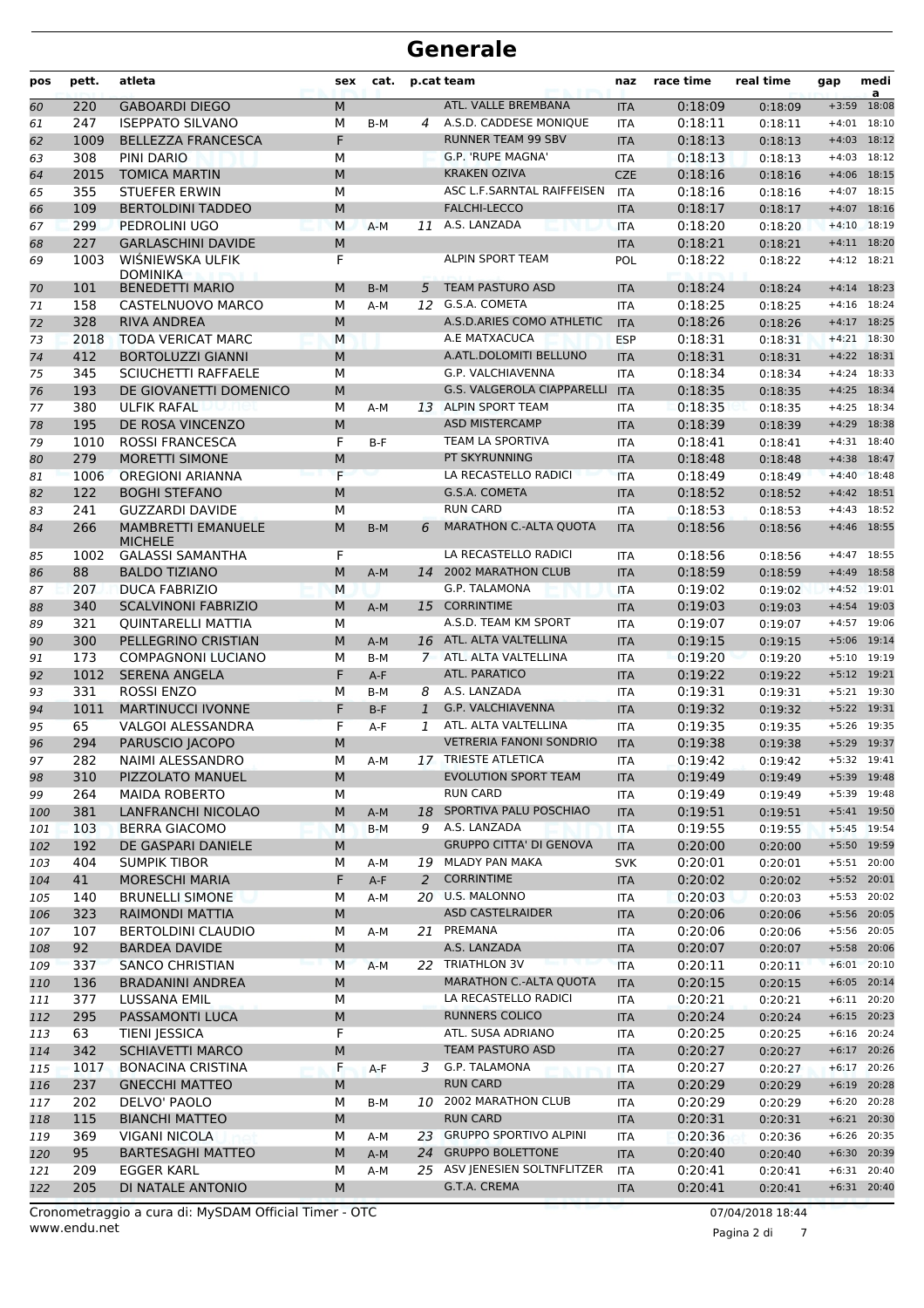| pos        | pett.       | atleta                                     | sex            | cat.         |                | p.cat team                                     | naz                      | race time          | real time          | gap     | medi<br>a                      |
|------------|-------------|--------------------------------------------|----------------|--------------|----------------|------------------------------------------------|--------------------------|--------------------|--------------------|---------|--------------------------------|
| 123        | 222         | <b>GALLIANI ANDREA</b>                     | ${\sf M}$      |              |                |                                                | <b>ITA</b>               | 0:20:41            | 0:20:41            | $+6:31$ | 20:40                          |
| 124        | 259         | MADIOTTO ANDREA                            | М              | A-M          |                | 26 ATL. SUSA ADRIANO                           | <b>ITA</b>               | 0:20:47            | 0:20:47            | $+6:37$ | 20:46                          |
| 125        | 131         | <b>BORLA ENEA</b>                          | M              | $A-M$        | 27             |                                                | <b>ITA</b>               | 0:20:51            | 0:20:51            | $+6:41$ | 20:50                          |
| 126        | 2009        | <b>TVRDIK JAN</b>                          | M              | $A-M$        | 28             | <b>VECNY SVIT MESIACA</b>                      | <b>CZE</b>               | 0:20:53            | 0:20:53            |         | $+6:43$ 20:52                  |
| 127        | 135         | <b>BRACELLI IVAN</b>                       | ${\sf M}$      | $A-M$        | 29             | PT SKYRUNNING                                  | <b>ITA</b>               | 0:21:01            | 0:21:01            |         | $+6:51$ 21:00                  |
| 128        | 350         | <b>SOLDATI ELIA</b>                        | М              |              |                | ATLETICA ALTO LARIO                            | <b>ITA</b>               | 0:21:01            | 0:21:01            |         | $+6:51$ 21:00                  |
| 129        | 286         | <b>NISOLI FABIO</b>                        | ${\sf M}$      | $B-M$        | 11             | <b>RUNNERS BERGAMO</b>                         | <b>ITA</b>               | 0:21:07            | 0:21:07            |         | $+6:58$ 21:06                  |
| 130        | 379         | <b>GATTI SIVAN</b>                         | M              | $A-M$        |                | 30 RUN CARD                                    | <b>ITA</b>               | 0:21:09            | 0:21:09            |         | $+7:00$ 21:09                  |
| 131        | 245         | <b>IOLI GIANPIERO</b>                      | M              | $A-M$        | 31             | POL. ALBOSAGGIA                                | <b>ITA</b>               | 0:21:12            | 0:21:12            |         | $+7:02$ 21:11                  |
| 132        | 336         | <b>SALICE IVAN</b>                         | M              |              |                | ATLETICA ALTO LARIO<br><b>RUN CARD</b>         | <b>ITA</b>               | 0:21:13            | 0:21:13            |         | $+7:03$ 21:12<br>$+7:05$ 21:13 |
| 133        | 315<br>378  | PRANDI RICCARDO<br><b>FREDDI MARCO</b>     | ${\sf M}$<br>М | $B-M$        |                | 12 C.A. LIZZOLI                                | <b>ITA</b>               | 0:21:14<br>0:21:21 | 0:21:14            |         | $+7:11$ 21:20                  |
| 134<br>135 | 236         | <b>GIRGI GIONATA</b>                       | ${\sf M}$      |              |                | G.S.A. COMETA                                  | <b>ITA</b><br><b>ITA</b> | 0:21:21            | 0:21:21<br>0:21:21 |         | $+7:11$ 21:20                  |
| 136        | 314         | PRADA ALBERTO                              | M              | $B-M$        |                | 13 C.S. CORTENOVA                              | <b>ITA</b>               | 0:21:21            | 0:21:21            |         | $+7:12$ 21:20                  |
| 137        | 146         | <b>EL ZAITONY OMAR</b>                     | M              |              |                | <b>INDIVIDUALE</b>                             | <b>ITA</b>               | 0:21:22            | 0:21:22            |         | $+7:12$ 21:21                  |
| 138        | 217         | <b>FINK STEFAN</b>                         | M              | B-M          |                | 14 ASV L.C. BOZEN RAIFFEISEN                   | <b>ITA</b>               | 0:21:23            | 0:21:23            |         | $+7:13$ 21:22                  |
| 139        | 87          | <b>BAGNASCHI JACOPO</b>                    | ${\sf M}$      | $A-M$        | 32             | <b>U.S. BORMIESE ATL.</b>                      | <b>ITA</b>               | 0:21:23            | 0:21:23            |         | $+7:14$ 21:23                  |
| 140        | 306         | PIETRANTONIO MATTEO                        | М              |              |                | A.S.D.ARIES COMO ATHLETIC                      | <b>ITA</b>               | 0:21:27            | 0:21:27            |         | $+7:17$ 21:26                  |
| 141        | 119         | <b>BIELLA GIANMARIO PIETRO</b>             | M              | $B-M$        |                | 15 RUNNERS DESIO                               | <b>ITA</b>               | 0:21:28            | 0:21:28            |         | $+7:18$ 21:27                  |
| 142        | 51          | PRESA ELISA                                | F              |              |                | G.S.D. VALDALPONE DE                           | <b>ITA</b>               | 0:21:31            | 0:21:31            |         | $+7:21$ 21:30                  |
| 143        | 81          | AMARAL ALESSANDRO                          | M              | $A-M$        |                | 33 SIM - FORÇA VEGANA                          | <b>BRA</b>               | 0:21:39            | 0:21:39            | $+7:30$ | 21:38                          |
| 144        | 329         | ROATTA RICCARDO                            | M              |              |                | A.S.D. FRECCE BIANCHE                          | <b>ITA</b>               | 0:21:41            | 0:21:41            |         | $+7:31$ 21:40                  |
| 145        | 94          | <b>BARRECA MASSIMO</b>                     | M              | $A-M$        | 34             |                                                | <b>SUI</b>               | 0:21:41            | 0:21:41            |         | $+7:32$ 21:40                  |
| 146        | 317         | PRUNERI DAVIDE                             | M              | $A-M$        |                | 35 2002 MARATHON CLUB                          | <b>ITA</b>               | 0:21:43            | 0:21:43            |         | $+7:33$ 21:42                  |
| 147        | 324         | <b>RAVEAUD NICOLAS</b>                     | ${\sf M}$      |              |                | LA VIE DE CHATEAU                              | <b>FRA</b>               | 0:21:43            | 0:21:43            |         | $+7:34$ 21:43                  |
| 148        | 330         | ROMERI MAURIZIO                            | М              | B-M          |                | 16 POL. ALBOSAGGIA                             | <b>ITA</b>               | 0:21:44            | 0:21:44            |         | $+7:35$ 21:44                  |
| 149        | 76          | <b>ACQUISTAPACE ALESSIO</b>                | M              | $A-M$        |                | 36 TEAM VALTELLINA                             | <b>ITA</b>               | 0:21:47            | 0:21:47            | $+7:37$ | 21:46                          |
| 150        | 155         | <b>CARPINI LUCA</b>                        | M              |              |                | MARATHON C.-ALTA QUOTA                         | <b>ITA</b>               | 0:21:47            | 0:21:47            | $+7:38$ | 21:46                          |
| 151        | 6           | <b>ARMENIA ELEONORA</b>                    | F              | A-F          | $\overline{4}$ | A.S. LANZADA                                   | <b>ITA</b>               | 0:21:48            | 0:21:48            |         | $+7:39$ 21:47                  |
| 152        | 232         | <b>GIANONCELLI IVANO</b>                   | M              | $C-M$        | $\mathbf{1}$   | <b>2002 MARATHON CLUB</b>                      | <b>ITA</b>               | 0:21:48            | 0:21:48            |         | $+7:39$ 21:47                  |
| 153        | 33          | <b>LAGO LORENA</b>                         | F              |              |                | ROAD RUNNERS CLUB MILANO ITA                   |                          | 0:21:51            | 0:21:51            | $+7:41$ | 21:50                          |
| 154        | 54          | <b>RIZZI LARA</b>                          | F              | A-F          | 5              | PREMANA                                        | <b>ITA</b>               | 0:21:54            | 0:21:54            |         | $+7:45$ 21:53                  |
| 155        | 203         | DI FUSCO PAOLO                             | M              |              |                | <b>RUN CARD</b>                                | <b>ITA</b>               | 0:21:55            | 0:21:55            | $+7:46$ | 21:54                          |
| 156        | 196         | <b>DEI CAS TOMAS</b>                       | M              |              |                | U.S. BORMIESE ATL.                             | <b>ITA</b>               | 0:21:56            | 0:21:56            | $+7:46$ | 21:55                          |
| 157        | 246         | <b>ISEPPATO FEDERICO</b>                   | ${\sf M}$      |              |                | <b>VALETUDO SKYRUNNING</b>                     | <b>ITA</b>               | 0:21:57            | 0:21:57            |         | $+7:48$ 21:56                  |
| 158        | 250         | <b>KEMENATER PHILIPP</b>                   | M              |              |                | ASC L.F.SARNTAL RAIFFEISEN                     | <b>ITA</b>               | 0:21:59            | 0:21:59            |         | $+7:50$ 21:58                  |
| 159        | 104         | <b>BERTAZZOLI MARCO</b>                    | M              | $A-M$        | 37             | ATL. PARATICO                                  | <b>ITA</b>               | 0:22:00            | 0:22:00            | $+7:51$ | 21:59                          |
| 160        | 8           | <b>BERTOLDINI FABRIZIA</b>                 | F              | A-F          | 6              | PREMANA                                        | <b>ITA</b>               | 0:22:01            | 0:22:01            | $+7:51$ | 22:00                          |
| 161        | 364         | <b>URBANI MIRCO</b>                        | M              | $A-M$        |                | 38 ATL. GAVARDO '90 LIB.                       | <b>ITA</b>               | 0:22:03            | 0:22:03            |         | $+7:53$ 22:02                  |
| 162        | 313         | POZZI LUCA                                 | м              | A-M          |                | 39 MARATHON C .- ALTA QUOTA                    | ITA                      | 0:22:04            | 0:22:04            |         | $+7:54$ 22:03                  |
| 163        | 361         | <b>TRABUCCHI DAVIDE</b>                    | M<br>F         | $A-M$        |                | 40 RUNNER VARESE<br>ASC L.F.SARNTAL RAIFFEISEN | <b>ITA</b>               | 0:22:04            | 0:22:04            |         | $+7:54$ 22:03<br>$+7:55$ 22:03 |
| 164        | 66<br>376   | VASSELAI BARBARA<br><b>ZUGNONI MASSIMO</b> | M              |              |                | 17 SPORT RACE VALTELLINA                       | <b>ITA</b><br><b>ITA</b> | 0:22:04            | 0:22:04<br>0:22:05 |         | $+7:56$ 22:05                  |
| 165<br>166 | 255         | LIGARI ARMANDO                             | M              | B-M<br>$B-M$ |                | 18 G.P. SANTI NUOVA OLONIO                     | <b>ITA</b>               | 0:22:05<br>0:22:06 | 0:22:06            |         | $+7:56$ 22:05                  |
| 167        | 141         | <b>BRUSA PAOLO</b>                         | M              | $A-M$        | 41             | <b>SCI NORDICO VARESE</b>                      | <b>ITA</b>               | 0:22:06            | 0:22:06            |         | $+7:56$ 22:05                  |
| 168        | 283         | <b>NANA FRANCO</b>                         | М              |              |                | ASD CASTELRAIDER                               | ITA                      | 0:22:07            | 0:22:07            |         | $+7:58$ 22:06                  |
| 169        | 225         | <b>GEROSA ALFONSO</b>                      | M              | $A-M$        | 42             | PT SKYRUNNING                                  | <b>ITA</b>               | 0:22:10            | 0:22:10            |         | $+8:00$ 22:09                  |
| 170        | 132         | <b>BORLA PRON</b>                          | М              |              |                | <b>RUN CARD</b>                                | SUI                      | 0:22:10            | 0:22:10            |         | $+8:00$ 22:09                  |
|            |             | GIANBATTISTA                               |                |              |                |                                                |                          |                    |                    |         |                                |
| 171        | 228         | <b>GHISLANZONI RICCARDO</b>                | M              |              |                | <b>FALCHI-LECCO</b>                            | <b>ITA</b>               | 0:22:11            | 0:22:11            |         | $+8:02$ 22:10                  |
| 172        | 53          | REBECCHI FRANCESCA                         | F              | A-F          | 7              | <b>RUN CARD</b>                                | <b>ITA</b>               | 0:22:13            | 0:22:13            |         | $+8:03$ 22:12                  |
| 173        | 100         | <b>BELVISO PIERO</b>                       | M              |              |                | <b>RUN CARD</b>                                | <b>ITA</b>               | 0:22:13            | 0:22:13            |         | $+8:04$ 22:12                  |
| 174        | 147         | CADENAZZI MATTIA                           | М              |              |                | ATLETICA ALTO LARIO                            | ITA                      | 0:22:15            | 0:22:15            |         | $+8:06$ 22:15                  |
| 175        | 60          | TAGLIAFERRI ARIANNA                        | F              |              |                | PREMANA                                        | <b>ITA</b>               | 0:22:16            | 0:22:16            |         | $+8:06$ 22:15                  |
| 176        | 307         | PILONI MICHELE                             | М              | A-M          |                | 43 U.S. MALONNO                                | ITA                      | 0:22:16            | 0:22:16            |         | $+8:06$ 22:15                  |
| 177        | 26          | <b>GAMBARELLI RITA</b>                     | F              | A-F          | 8              | LA MICHETTA                                    | <b>ITA</b>               | 0:22:20            | 0:22:20            |         | $+8:10$ 22:19                  |
| 178        | 133         | <b>BORMOLINI DANIELE</b>                   | М              |              |                | <b>RUN CARD</b>                                | ITA                      | 0:22:20            | 0:22:20            |         | $+8:11$ 22:19                  |
| 179        | 260         | <b>MAFFI SIMONE</b>                        | М              | $A-M$        |                | 44 SOCIETA ESCURSIONISTI                       | <b>ITA</b>               | 0:22:20            | 0:22:20            |         | $+8:11$ 22:19                  |
| 180        | 319         | <b>QUADRIO MAURO</b>                       | М              | $B-M$        |                | 19 RUN CARD                                    | ITA                      | 0:22:21            | 0:22:21            |         | $+8:11$ 22:20                  |
| 181        | 49          | PIANTA LUCIA ANNA                          | F              | $B-F$        | 2              | <b>ASD CASTELRAIDER</b><br>45 TRIATHLON 3V     | <b>ITA</b>               | 0:22:24            | 0:22:24            |         | $+8:15$ 22:23                  |
| 182        | 348<br>1007 | <b>SERRA ENRICO</b><br><b>FROST SARAH</b>  | М<br>F         | $A-M$        |                |                                                | ITA<br><b>GBR</b>        | 0:22:24<br>0:22:25 | 0:22:24<br>0:22:25 |         | $+8:15$ 22:24<br>$+8:15$ 22:24 |
| 183<br>184 | 116         | <b>BIANCHI NICOLO'</b>                     | М              |              |                | <b>RUN CARD</b>                                | ITA                      | 0:22:26            | 0:22:26            |         | $+8:16$ 22:25                  |
| 185        | 272         | MELE' ATTILIO                              | M              | $C-M$        | 2              | G.S. VALGEROLA CIAPPARELLI                     | <b>ITA</b>               | 0:22:30            | 0:22:30            |         | +8:20 22:29                    |
|            |             |                                            |                |              |                |                                                |                          |                    |                    |         |                                |

Pagina 3 di 7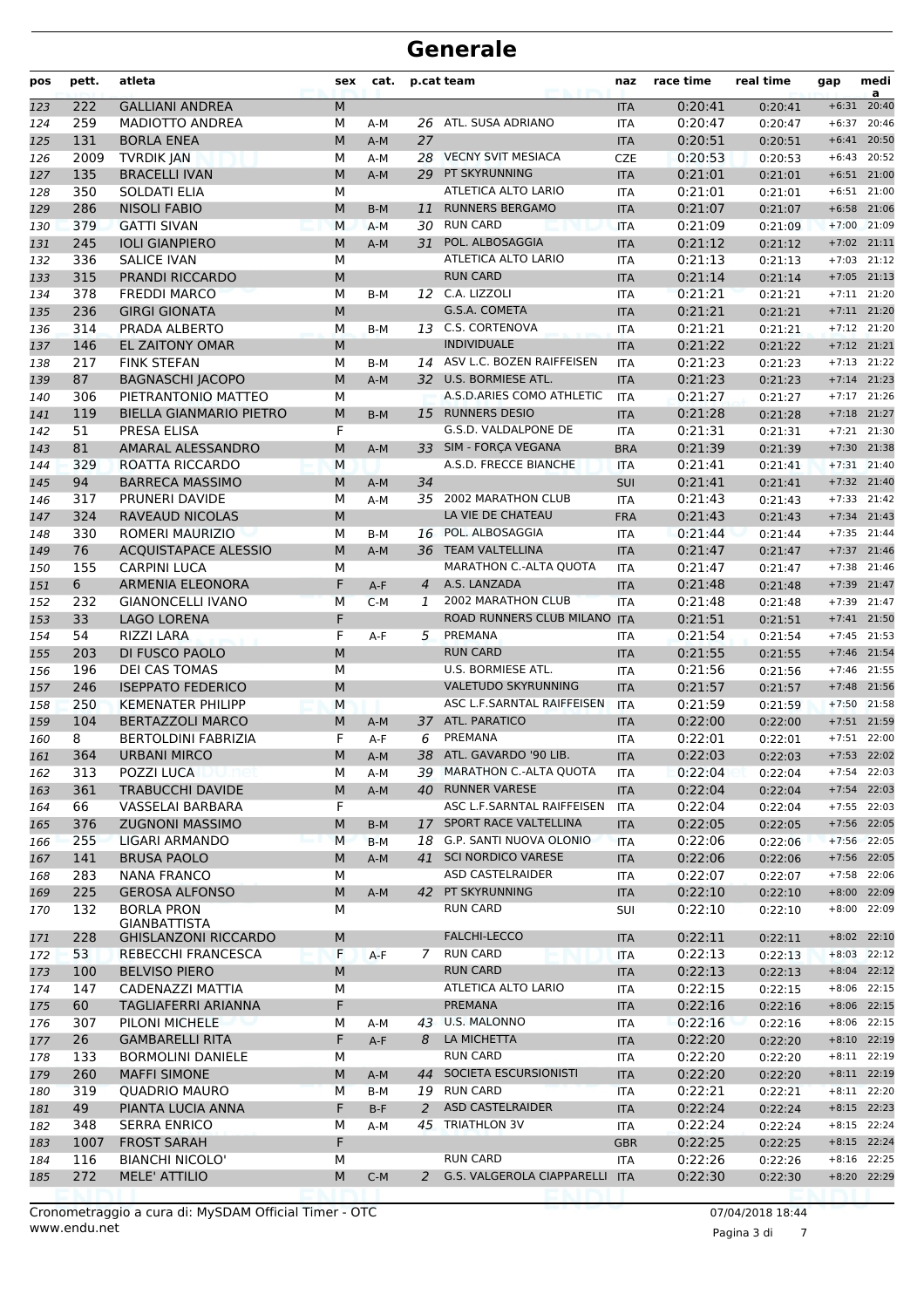| pos        | pett.      | atleta                                               | sex            | cat.           |                      | p.cat team                                  | naz                         | race time          | real time          | gap                | medi<br>a                      |
|------------|------------|------------------------------------------------------|----------------|----------------|----------------------|---------------------------------------------|-----------------------------|--------------------|--------------------|--------------------|--------------------------------|
| 186        | 64         | <b>TUROTTI NADIA</b>                                 | F              | $B-F$          | 3                    | ATL. REBO GUSSAGO                           | <b>ITA</b>                  | 0:22:31            | 0:22:31            | $+8:21$            | 22:30                          |
| 187        | 42         | MOSCATELLI FEDERICA                                  | F              | $A-F$          | 9                    | A.S. CANTURINA POL. S.                      | <b>ITA</b>                  | 0:22:32            | 0:22:32            | $+8:23$            | 22:31                          |
| 188        | 170        | <b>COLOMBO LORENZO</b>                               | M              |                |                      | ATL. FRI.MA.S.                              | <b>ITA</b>                  | 0:22:33            | 0:22:33            | $+8:23$            | 22:32                          |
| 189        | 70         | <b>ZUCCAROTTO GISELLA</b>                            | F              | A-F            |                      | 10 ELLE ERRE ASD                            | ITA                         | 0:22:35            | 0:22:35            | $+8:26$            | 22:35                          |
| 190        | 278        | <b>MONTI MASSIMO</b>                                 | M              | $B-M$          | 20                   | <b>RUN CARD</b>                             | <b>ITA</b>                  | 0:22:37            | 0:22:37            | $+8:28$            | 22:37                          |
| 191        | 210        | <b>EKBERG OSKAR</b>                                  | М              |                |                      | <b>TEAM NORDIC TRAI</b>                     | <b>SWE</b>                  | 0:22:39            | 0:22:39            | $+8:29$            | 22:38                          |
| 192        | 166        | <b>CODEGA GIANNI</b>                                 | M              | $B-M$          | 21                   | C.A. LIZZOLI                                | <b>ITA</b>                  | 0:22:39            | 0:22:39            | $+8:30$            | 22:38                          |
| 193        | 159        | CATELOTTI MASSIMILIANO                               | M              | $A-M$          |                      | 46 G.S. CHIURO                              | <b>ITA</b>                  | 0:22:41            | 0:22:41            | $+8:32$ 22:41      |                                |
| 194        | 145        | <b>BUZZETTI GIUSEPPE</b>                             | M              | $A-M$          | 47                   | <b>TEAM VALTELLINA</b>                      | <b>ITA</b>                  | 0:22:45            | 0:22:45            | $+8:35$            | 22:44                          |
| 195        | 304        | PETTINARI GIUSEPPE LUCA                              | М<br>F         | A-M            | 48<br>$\overline{4}$ | ATL. GAVARDO '90 LIB.<br>POL. ALBOSAGGIA    | ITA                         | 0:22:49            | 0:22:49            | $+8:40$            | 22:48                          |
| 196<br>197 | 45<br>365  | <b>PAGANONI SANDRA</b><br><b>VALSECCHI CHRISTIAN</b> | М              | $B-F$          |                      | <b>RUN CARD</b>                             | <b>ITA</b><br><b>ITA</b>    | 0:22:55<br>0:22:58 | 0:22:55<br>0:22:58 | $+8:45$<br>$+8:48$ | 22:54<br>22:57                 |
| 198        | 252        | <b>LANCINI VINCENZO</b>                              | M              | $A-M$          | 49                   | <b>FREEMOVE</b>                             | <b>ITA</b>                  | 0:22:58            | 0:22:58            | $+8:49$            | 22:58                          |
| 199        | 10         | <b>BONFIGLI SILVIA</b>                               | F              |                |                      | SRL SOC.SPORT.DIL. LE                       | <b>ITA</b>                  | 0:23:00            | 0:23:00            | $+8:50$            | 22:59                          |
| 200        | 25         | <b>FRANZINI SILVIA</b>                               | F              | $A-F$          |                      | 11 CORRINTIME                               | <b>ITA</b>                  | 0:23:01            | 0:23:01            | $+8:51$            | 23:00                          |
| 201        | 47         | PATTI CRISTINA                                       | F              |                |                      | G.P. VALCHIAVENNA                           | ITA                         | 0:23:02            | 0:23:02            | $+8:53$            | 23:01                          |
| 202        | 117        | <b>BIANCHINI MORENO</b>                              | M              | $B-M$          | 22                   | POL. ALBOSAGGIA                             | <b>ITA</b>                  | 0:23:10            | 0:23:10            | $+9:00$            | 23:09                          |
| 203        | 34         | <b>SCHERINI MICHELA</b>                              | F              |                |                      | POL. ALBOSAGGIA                             | <b>ITA</b>                  | 0:23:10            | 0:23:10            | $+9:01$            | 23:10                          |
| 204        | 374        | <b>ZALETTI FEDERICO</b>                              | M              |                |                      | <b>RUN CARD</b>                             | <b>ITA</b>                  | 0:23:13            | 0:23:13            | $+9:04$            | 23:12                          |
| 205        | 52         | <b>RASTELL LAURENCE</b>                              | F              | $B-F$          | 5                    | C.A. DIANIUM                                | <b>ESP</b>                  | 0:23:16            | 0:23:16            | $+9:07$            | 23:15                          |
| 206        | 61         | <b>TESSARO MICHELA</b>                               | F.             | $A-F$          | 12                   | <b>RUN CARD</b>                             | <b>ITA</b>                  | 0:23:21            | 0:23:21            | $+9:11$            | 23:20                          |
| 207        | 188        | D'ALESSANDRIA PAOLO                                  | M              | $C-M$          | 3                    | ATL. PARATICO                               | <b>ITA</b>                  | 0:23:23            | 0:23:23            |                    | $+9:13$ 23:22                  |
| 208        | 334        | <b>RUBINI DANIEL</b>                                 | M              |                |                      | POL. PAGNONA                                | <b>ITA</b>                  | 0:23:24            | 0:23:24            | $+9:14$            | 23:23                          |
| 209        | 89         | <b>BANA DAVIDE</b>                                   | М              |                |                      | <b>ASD CASTELRAIDER</b>                     | <b>ITA</b>                  | 0:23:28            | 0:23:28            | $+9:18$            | 23:27                          |
| 210        | 249        | <b>KAISER MANFRED</b>                                | M              | $C-M$          | $\overline{4}$       | <b>TOWERRUNNING GERMANY</b>                 | <b>GER</b>                  | 0:23:33            | 0:23:33            | $+9:23$            | 23:32                          |
| 211        | 18         | DELLA MADDALENA<br><b>MICHELA</b>                    | F              | $A-F$          |                      | 13 ASD CASTELRAIDER                         | <b>ITA</b>                  | 0:23:34            | 0:23:34            | $+9:24$            | 23:33                          |
| 212        | 62         | <b>THALER GERLINDE</b>                               | F.             | $A-F$          |                      | 14 ASC L.F.SARNTAL RAIFFEISEN               | <b>ITA</b>                  | 0:23:38            | 0:23:38            | $+9:29$            | 23:38                          |
| 213        | 98         | <b>BELOTTI GIANMARCO</b>                             | M              |                |                      | <b>RUN CARD</b>                             | ITA                         | 0:23:40            | 0:23:40            | $+9:30$            | 23:39                          |
| 214        | 261        | MAFFIZZOLI MAURIZIO                                  | M              |                |                      | <b>RUN CARD</b>                             | <b>ITA</b>                  | 0:23:40            | 0:23:40            | $+9:30$            | 23:39                          |
| 215        | 367        | <b>VANALLI FLAVIO</b>                                | М              |                |                      | <b>RUN CARD</b>                             | ITA                         | 0:23:43            | 0:23:43            | $+9:34$            | 23:42                          |
| 216        | 108        | PESENTI FABIO                                        | M              |                |                      |                                             | <b>ITA</b>                  | 0:23:45            | 0:23:45            | $+9:35$            | 23:44                          |
| 217        | 96         | <b>BATISTA PEDRO</b>                                 | М              |                |                      |                                             | <b>POR</b>                  | 0:23:47            | 0:23:47            | $+9:38$            | 23:46                          |
| 218        | 24         | <b>FRANCISCO ELISA</b>                               | F              |                |                      | <b>RUN CARD</b>                             | <b>ITA</b>                  | 0:23:48            | 0:23:48            | $+9:38$            | 23:47                          |
| 219        | 372        | <b>VIVIANI DARIO</b>                                 | М              | B-M            |                      | 23 MARATHON C.-ALTA QUOTA                   | <b>ITA</b>                  | 0:23:50            | 0:23:50            | $+9:40$            | 23:49                          |
| 220        | 137        | <b>BREDA CRISTIANO</b>                               | M              | $A-M$          | 50                   | ATL. GAVARDO '90 LIB.                       | <b>ITA</b>                  | 0:23:50            | 0:23:50            | $+9:40$            | 23:49                          |
| 221        | 128        | <b>BONOMELLI LUCA</b>                                | M              |                |                      | <b>U.S. MALONNO</b>                         | <b>ITA</b>                  | 0:23:52            | 0:23:52            |                    | $+9:42$ 23:51                  |
| 222        | 46         | <b>PARISI ELISA</b>                                  | F              |                |                      | <b>RUN CARD</b><br>51 RUN CARD              | <b>ITA</b>                  | 0:23:55            | 0:23:55            |                    | +9:46 23:54                    |
| 223        | 85<br>276  | <b>ANDREOLLI BRUNO</b><br>MINOTTI GIUSEPPE           | М<br>${\sf M}$ | A-M            |                      | <b>RUN CARD</b>                             | <b>ITA</b>                  | 0:23:56<br>0:23:57 | 0:23:56            |                    | $+9:46$ 23:55<br>$+9:47$ 23:56 |
| 224        |            | <b>TAGLIETTI PAOLO</b>                               |                |                |                      | 5 MARATHON CREMONA                          | $\ensuremath{\mathsf{ITA}}$ |                    | 0:23:57            |                    | $+9:48$ 23:57                  |
| 225<br>226 | 356<br>231 | <b>GIANOLA MAURIZIO</b>                              | м<br>M         | $C-M$<br>$A-M$ | 52                   | U.S. MALONNO                                | ITA<br><b>ITA</b>           | 0:23:58<br>0:23:58 | 0:23:58<br>0:23:58 |                    | $+9:48$ 23:57                  |
| 227        | 309        | PIPPA FRANCESCO                                      | M              |                |                      | ROAD RUNNERS CLUB MILANO ITA                |                             | 0:24:01            | 0:24:01            |                    | $+9:52$ 24:00                  |
| 228        | 312        | PORZIO ANTONIO                                       | M              |                |                      | <b>RUN CARD</b>                             | <b>ITA</b>                  | 0:24:02            | 0:24:02            |                    | +9:53 24:02                    |
| 229        | 235        | <b>GIOVANETTI VITTORIO</b>                           | М              |                |                      | ATLETICA SILCA CONEGLIANO                   | ITA                         | 0:24:03            | 0:24:03            |                    | +9:53 24:02                    |
| 230        | 263        | MAGNABOSCO LEONARDO                                  | M              |                |                      | <b>RUN CARD</b>                             | <b>ITA</b>                  | 0:24:04            | 0:24:04            | $+9:54$            | 24:03                          |
| 231        | 366        | <b>VALSECCHI MARCO</b>                               | М              |                |                      | <b>AMATORI LECCO</b>                        | <b>ITA</b>                  | 0:24:05            | 0:24:05            |                    | $+9:55$ 24:04                  |
| 232        | 189        | <b>DALMERI DANIELE</b>                               | M              |                |                      | <b>NEW ATHLETICS SULZANO</b>                | <b>ITA</b>                  | 0:24:06            | 0:24:06            |                    | +9:56 24:05                    |
| 233        | 268        | <b>MARTINELLI MARCELLO</b>                           | М              |                |                      | MARATHON C.-ALTA QUOTA                      | ITA                         | 0:24:06            | 0:24:06            |                    | $+9:56$ 24:05                  |
| 234        | 48         | PEDRANZINI SARA                                      | F              |                |                      | U.S. BORMIESE ATL.                          | <b>ITA</b>                  | 0:24:06            | 0:24:06            |                    | +9:56 24:05                    |
| 235        | 244        | <b>INNOCENTI MAURIZIO</b>                            | M              |                |                      | ATL. PRESEZZO                               | <b>ITA</b>                  | 0:24:06            | 0:24:06            |                    | $+9:57$ 24:05                  |
| 236        | 44         | <b>NERI ANNA</b>                                     | F              | A-F            |                      | 15 POLISPORTIVA ALBOSAGGIA                  | <b>ITA</b>                  | 0:24:06            | 0:24:06            |                    | $+9:57$ 24:05                  |
| 237        | 142        | <b>BRUZZO MAURO</b>                                  | М              | B-M            |                      | 24 EMOZIONI SPORT TEAM A.S.D.               | <b>ITA</b>                  | 0:24:12            | 0:24:12            | $+10:03$ 24:12     |                                |
| 238        | 320        | <b>QUARTI ANDREA</b>                                 | M              |                |                      | <b>RUN CARD</b>                             | <b>ITA</b>                  | 0:24:13            | 0:24:13            | $+10:03$ 24:12     |                                |
| 239        | 214        | FERRACINI GIANLUCA                                   | М              | B-M            |                      | 25 CITTA' DI OPERA                          | ITA                         | 0:24:16            | 0:24:16            | $+10:06$ 24:15     |                                |
| 240        | 213        | <b>FENDONI CRISTIAN</b>                              | M              |                |                      | ASD CASTELRAIDER                            | <b>ITA</b>                  | 0:24:21            | 0:24:21            | $+10:11$ 24:20     |                                |
| 241        | 298        | PEDEFERRI EUGENIO                                    | М              | C-M            | 6                    | A.S. CANTURINA POL. S.                      | <b>ITA</b>                  | 0:24:23            | 0:24:23            | $+10:13$ 24:22     |                                |
| 242        | 291        | PANELLA GIOVANNI                                     | M              | $C-M$          | $\mathcal{I}$        | 2002 MARATHON CLUB                          | <b>ITA</b>                  | 0:24:24            | 0:24:24            | $+10:14$ 24:23     |                                |
| 243        | 68         | <b>VIOLA SUSI</b>                                    | F              | A-F            |                      | 16 RUN CARD                                 | <b>ITA</b>                  | 0:24:26            | 0:24:26            | $+10:17$ 24:25     |                                |
| 244        | 353        | STEFANONI ALESSIO                                    | M              |                |                      | <b>FALCHI-LECCO</b>                         | <b>ITA</b>                  | 0:24:28            | 0:24:28            | $+10:18$ 24:27     |                                |
| 245        | 215        | FERRANTI ENRICO                                      | М              |                |                      | TRAIL RUNNING BRESCIA                       | ITA                         | 0:24:30            | 0:24:30            | $+10:20$ 24:29     |                                |
| 246        | 182        | <b>COSTA NICOLO</b>                                  | M              |                |                      | <b>GRUPPO CITTA' DI GENOVA</b>              | <b>ITA</b>                  | 0:24:32            | 0:24:32            | $+10:22$ 24:31     |                                |
| 247        | 129        | <b>BORDONI MATTEO</b>                                | М              |                |                      | RUNNERS COLICO<br>ATL. U.S. NERVIANESE 1919 | <b>ITA</b>                  | 0:24:34            | 0:24:34            | $+10:24$ 24:33     |                                |
| 248        | 130        | <b>BORGHETTI EMANUELE</b>                            | M              |                |                      |                                             | <b>ITA</b>                  | 0:24:34            | 0:24:34            | $+10:25$ 24:33     |                                |

Pagina 4 di 7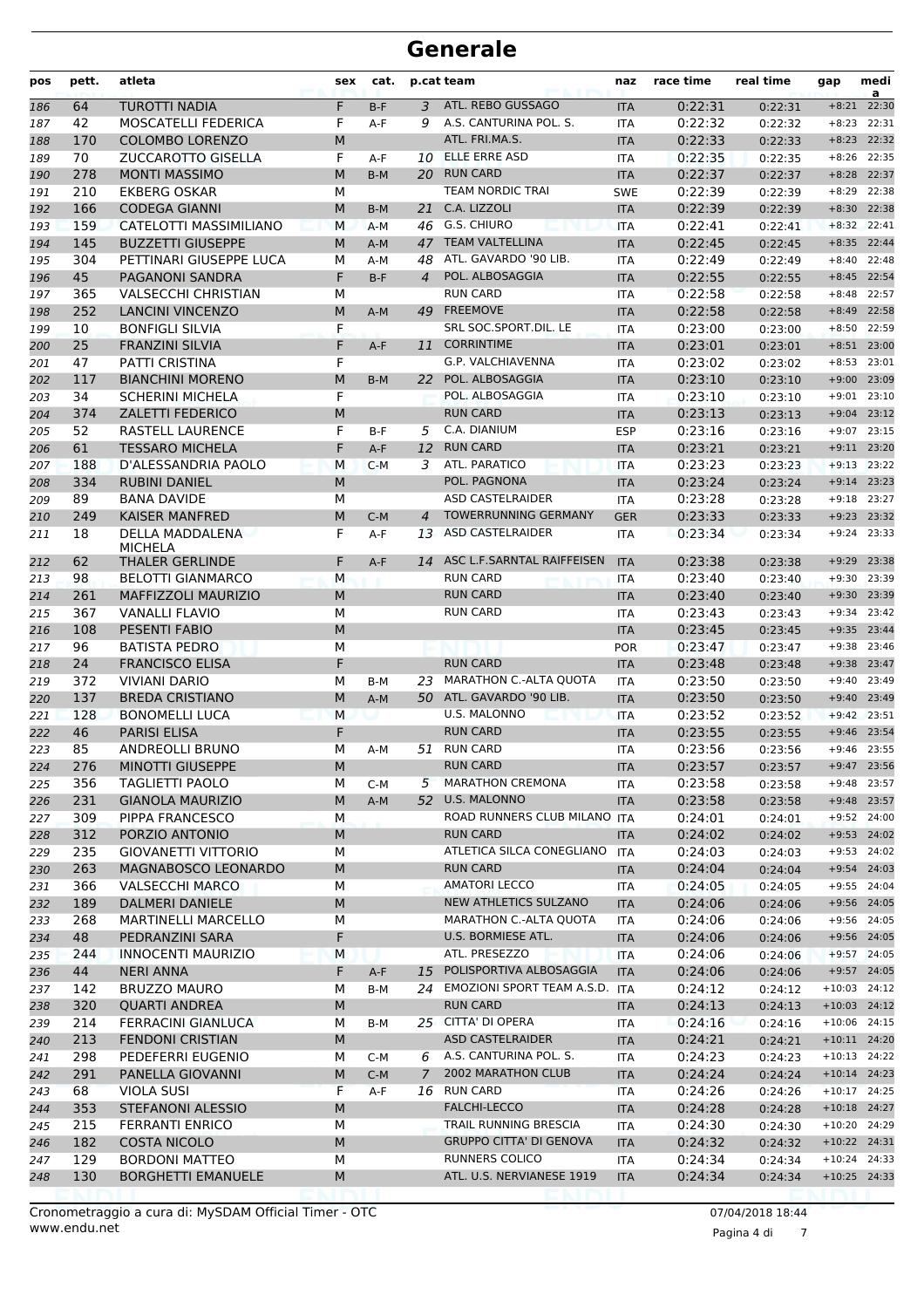| pos        | pett.           | atleta                                              | sex    | cat.         |                | p.cat team                                      | naz                      | race time          | real time          | gap                  | medi<br>a      |
|------------|-----------------|-----------------------------------------------------|--------|--------------|----------------|-------------------------------------------------|--------------------------|--------------------|--------------------|----------------------|----------------|
| 249        | 223             | <b>GATTA ALESSANDRO</b>                             | M      |              |                | <b>RUN CARD</b>                                 | <b>ITA</b>               | 0:24:36            | 0:24:36            | $+10:26$             | 24:35          |
| 250        | 242             | <b>GUZZI GIANLUIGI</b>                              | М      | B-M          |                | 26 CSEN ABRUZZO ATLETICA                        | ITA                      | 0:24:37            | 0:24:37            | $+10:28$             | 24:36          |
| 251        | 297             | PATRUCCO MATTEO                                     | M      |              |                | <b>BIO CORRENDO AVIS</b>                        | <b>ITA</b>               | 0:24:38            | 0:24:38            | $+10:28$             | 24:37          |
| 252        | 16              | DE BERNARDI ALESSANDRA                              | F      |              |                | <b>RUN CARD</b>                                 | <b>ITA</b>               | 0:24:38            | 0:24:38            | $+10:28$             | 24:37          |
| 253        | 270             | <b>MASONI MIRKO</b>                                 | M      | $A-M$        | 53             | G.S. CASTELLANIA - GOZZANO                      | <b>ITA</b>               | 0:24:39            | 0:24:39            | $+10:29$             | 24:38          |
| 254        | 311             | POLATTI GIULIO                                      | М      |              |                | A.S. AMP                                        | <b>ITA</b>               | 0:24:40            | 0:24:40            | $+10:31$             | 24:40          |
| 255        | 39              | MISSAGLIA CHIARA                                    | F      | $A-F$        |                | 17 RUN CARD                                     | <b>ITA</b>               | 0:24:42            | 0:24:42            | $+10:32$             | 24:41          |
| 256        | 292             | PANIZ SANDRO                                        | M      | $C-M$        | 8              | ATHLETIC TEAM LARIO                             | <b>ITA</b>               | 0:24:44            | 0:24:44            | $+10:35$             | 24:43          |
| 257        | 265             | <b>MAINO MATTIA</b>                                 | M      |              |                | <b>RUN CARD</b>                                 | <b>ITA</b>               | 0:24:47            | 0:24:47            | $+10:37$             | 24:46          |
| 258        | 112             | <b>BETTIGA DANIELE</b>                              | М      |              |                | <b>RUN CARD</b>                                 | <b>ITA</b>               | 0:24:50            | 0:24:50            | $+10:40$             | 24:49          |
| 259        | 275<br>303      | <b>MILONE GIOVANNI</b><br>PETEY PATRICK             | M<br>М | $A-M$        | 54             | ATLETICA P.A.R. CANEGRATE<br>55 RUN CARD        | <b>ITA</b>               | 0:24:51            | 0:24:51            | $+10:41$             | 24:50<br>24:51 |
| 260<br>261 | 151             | <b>CANTONI MATTEO</b>                               | M      | A-M          |                | <b>CUS PRO PATRIA MILANO</b>                    | <b>ITA</b><br><b>ITA</b> | 0:24:52<br>0:24:55 | 0:24:52<br>0:24:55 | $+10:42$<br>$+10:45$ | 24:54          |
| 262        | 72              | PISCITELLI PAOLO                                    | М      | $A-M$        |                | 56 INDIVIDUALE                                  | ITA                      | 0:24:57            | 0:24:57            | $+10:48$             | 24:56          |
| 263        | 344             | <b>SCIOLLA GIORGIO</b>                              | M      | $A-M$        | 57             | <b>RUN CARD</b>                                 | <b>ITA</b>               | 0:24:58            | 0:24:58            | $+10:48$             | 24:57          |
| 264        | 288             | <b>ORRU' PIERANGELO</b>                             | M      | B-M          | 27             | ATL. FRI.MA.S.                                  | <b>ITA</b>               | 0:25:05            | 0:25:05            | $+10:56$             | 25:04          |
| 265        | 38              | MAZZUCCHELLI PAOLA                                  | F      | $B-F$        | 6              | <b>ATL. PARATICO</b>                            | <b>ITA</b>               | 0:25:06            | 0:25:06            | $+10:57$             | 25:05          |
| 266        | 169             | <b>COLOMBINI GIANLUCA</b>                           | М      |              |                | <b>RUN CARD</b>                                 | <b>ITA</b>               | 0:25:06            | 0:25:06            | $+10:57$             | 25:05          |
| 267        | 13              | <b>CANTONI VITTORIA</b>                             | F.     | $B-F$        | $\overline{7}$ | <b>2002 MARATHON CLUB</b>                       | <b>ITA</b>               | 0:25:10            | 0:25:10            | $+11:00$             | 25:09          |
| 268        | 293             | <b>PANTUSA IGOR</b>                                 | М      |              |                | <b>RUN CARD</b>                                 | <b>ITA</b>               | 0:25:14            | 0:25:14            | $+11:04$             | 25:13          |
| 269        | 1014            | <b>NEMCOVA BARBORA</b>                              | F      |              |                | SK RUZA MEDZI BODLIAKMI                         | <b>SVK</b>               | 0:25:14            | 0:25:14            | $+11:04$             | 25:13          |
| 270        | 238             | <b>GOTTI GIACOMO</b>                                | M      |              |                | ATLETICA ALTO LARIO                             | <b>ITA</b>               | 0:25:15            | 0:25:15            | $+11:06$ 25:14       |                |
| 271        | 362             | <b>TRABUCCHI MIRKO</b>                              | M      |              |                | <b>U.S. BORMIESE ATL.</b>                       | <b>ITA</b>               | 0:25:22            | 0:25:22            | $+11:12$             | 25:21          |
| 272        | 224             | <b>GENINI LUCA</b>                                  | М      | $A-M$        |                | 58 POL. ALBOSAGGIA                              | <b>ITA</b>               | 0:25:23            | 0:25:23            | $+11:13$             | 25:22          |
| 273        | 77              | ADJIYO ABDOU RAZIZE                                 | M      |              |                | PT SKYRUNNING                                   | <b>TOG</b>               | 0:25:26            | 0:25:26            | $+11:17$             | 25:25          |
| 274        | $\overline{2}$  | AAGAARD MARINA                                      | F      | B-F          | 8              | <b>RUN CARD</b>                                 | <b>DEN</b>               | 0:25:34            | 0:25:34            | $+11:24$             | 25:33          |
| 275        | 339             | <b>SCALISE MAURO</b>                                | M      | $A-M$        | 59             | ATL. ALTA VALTELLINA                            | <b>ITA</b>               | 0:25:37            | 0:25:37            | $+11:28$             | 25:37          |
| 276        | 148             | <b>CALIGARI OMAR</b>                                | M      | $A-M$        | 60             | <b>RUN CARD</b>                                 | <b>ITA</b>               | 0:25:39            | 0:25:39            | $+11:30$             | 25:39          |
| 277        | 20              | <b>DONETTI ANNA</b>                                 | F      | A-F          |                | 18 TRAIL-RUNNING                                | <b>ITA</b>               | 0:25:40            | 0:25:40            | $+11:30$             | 25:39          |
| 278        | 301             | PEROLI DAVIDE                                       | M      |              |                | <b>RUN CARD</b>                                 | <b>ITA</b>               | 0:25:41            | 0:25:41            | $+11:32$             | 25:40          |
| 279        | 318             | PUNZO STEFANO                                       | M      | $B-M$        |                | 28 RUNNERS BERGAMO                              | <b>ITA</b>               | 0:25:42            | 0:25:42            | $+11:32$             | 25:41          |
| 280        | 43              | <b>NASTRUT VASILICA</b>                             | F      |              |                | TEAM PASTURO ASD                                | <b>ROM</b>               | 0:25:43            | 0:25:43            | $+11:34$             | 25:43          |
| 281        | 274<br>184      | <b>MIGLIORI ALESSANDRO</b><br><b>CREDARO PIETRO</b> | M<br>M | $A-M$        | 61<br>62       | <b>RUN CARD</b><br>SPORT RACE VALTELLINA        | <b>ITA</b>               | 0:25:44<br>0:25:47 | 0:25:44            | $+11:34$<br>$+11:37$ | 25:43<br>25:46 |
| 282<br>283 | 162             | <b>CAVALLERI LUCA</b>                               | M      | $A-M$        |                | <b>RUNNERS CAPRIOLESE</b>                       | <b>ITA</b><br><b>ITA</b> | 0:25:48            | 0:25:47<br>0:25:48 | $+11:38$             | 25:47          |
| 284        | 91              | <b>BARBIERI ROBERTO</b>                             | M      | $B-M$        |                | 29 LOLLIAUTO ASD                                | <b>ITA</b>               | 0:25:50            | 0:25:50            | $+11:40$             | 25:49          |
| 285        | 254             | <b>LEVIT SEMMY</b>                                  | M      | $A-M$        | 63             | <b>RUN CARD</b>                                 | <b>ITA</b>               | 0:25:51            | 0:25:51            | $+11:41$             | 25:50          |
| 286        | 198             | DELLA MORETTA LINO                                  | М      | $A-M$        | 64             | <b>RUN CARD</b>                                 | <b>ITA</b>               | 0:25:54            | 0:25:54            | $+11:44$             | 25:53          |
| 287        | 125             | <b>BONIZZI EDOARDO</b>                              | M      | $B-M$        |                | 30 ATL. REBO GUSSAGO                            | <b>ITA</b>               | 0:25:55            | 0:25:55            | $+11:45$ 25:54       |                |
| 288        | 230             | <b>GIACOMELLI MICHELE</b>                           | М      |              |                | POL. ALBOSAGGIA                                 | ITA                      | 0:25:57            | 0:25:57            | $+11:47$ 25:56       |                |
| 289        | 152             | CAPALDI MASSIMO                                     | M      |              |                | <b>LATIN MARATHON LOVERS</b>                    | <b>ITA</b>               | 0:26:01            | 0:26:01            | $+11:51$ 26:00       |                |
| 290        | 338             | SCACCABAROZZI ROBERTO                               | М      |              |                | <b>RUN CARD</b>                                 | <b>ITA</b>               | 0:26:02            | 0:26:02            | $+11:53$ 26:01       |                |
| 291        | 161             | CAVALLARI GIACOMO                                   | M      |              |                | A.S. CANTURINA POL. S.                          | <b>ITA</b>               | 0:26:03            | 0:26:03            | $+11:53$ 26:02       |                |
| 292        | 12 <sup>2</sup> | <b>BRUZZONE ESTER</b>                               | F.     | A-F          |                | 19 EMOZIONI SPORT TEAM A.S.D. ITA               |                          | 0:26:04            | 0:26:04            | $+11:55$ 26:03       |                |
| 293        | 5 <sub>1</sub>  | ANTOGNOLI PAOLA                                     | F      |              |                | <b>RUN CARD</b>                                 | <b>SUI</b>               | 0:26:08            | 0:26:08            | $+11:58$             | 26:07          |
| 294        | 171             | <b>COMELLI FABIO</b>                                | М      | B-M          | 31             | <b>EVINRUDE</b>                                 | ITA                      | 0:26:09            | 0:26:09            | $+11:59$             | 26:08          |
| 295        | 221             | <b>GALEONE GIUSEPPE</b>                             | M      |              |                | <b>RUN CARD</b>                                 | <b>ITA</b>               | 0:26:10            | 0:26:10            | $+12:00$ 26:09       |                |
| 296        | 281             | MUZZILLO ANDREA                                     | М      |              |                | PT SKYRUNNING                                   | ITA                      | 0:26:12            | 0:26:12            | $+12:02$ 26:11       |                |
| 297        | 35              | <b>MAIR PETRA</b>                                   | F      | A-F          |                | 20 ASC L.F.SARNTAL RAIFFEISEN                   | <b>ITA</b>               | 0:26:12            | 0:26:12            | $+12:03$             | 26:11          |
| 298        | 201             | DELSINDACO ANDREA                                   | M      |              |                | SPORT PRO-MOTION                                | ITA                      | 0:26:28            | 0:26:28            | $+12:18$ 26:27       |                |
| 299        | 111             | <b>BERTUOLO MIRKO</b>                               | M      |              |                | <b>RUN CARD</b>                                 | <b>ITA</b>               | 0:26:28            | 0:26:28            | $+12:18$ 26:27       |                |
| 300        | 208             | <b>DUCOLI PAOLO</b>                                 | М      | $B-M$        | 32             | <b>RUN CARD</b>                                 | ITA                      | 0:26:34            | 0:26:34            | $+12:24$ 26:33       |                |
| 301        | 371             | <b>VISIOLI JUNIOR ROBERTO</b>                       | M      |              |                | <b>ASD TOP RUN</b><br><b>SSD SPORTINESS ARL</b> | <b>ITA</b>               | 0:26:36            | 0:26:36            | +12:26 26:35         |                |
| 302        | 234             | GIOVANAZZI IVAN                                     | М      |              |                | 65 U.S. MALONNO                                 | <b>ITA</b>               | 0:26:39            | 0:26:39            | +12:30 26:39         | 26:43          |
| 303        | 126<br>168      | <b>BONOMELLI BARNABA</b><br>COLLIVA PAOLO           | M<br>М | $A-M$<br>A-M |                | 66 HAPPY RUNNER CLUB                            | <b>ITA</b><br><b>ITA</b> | 0:26:44<br>0:26:47 | 0:26:44            | $+12:34$<br>$+12:37$ | 26:46          |
| 304        | 325             | <b>RAVELLI MARCO</b>                                | M      |              |                | ATLETICA ALTO LARIO                             | <b>ITA</b>               | 0:26:47            | 0:26:47            | $+12:37$             | 26:46          |
| 305<br>306 | 154             | <b>CARNINI ROBERTO</b>                              | M      | $B-M$        |                | 33 100 % ANIMA TRAIL ASD                        | <b>ITA</b>               | 0:26:47            | 0:26:47<br>0:26:47 | $+12:38$ 26:47       |                |
| 307        | 190             | DAMÍA LLOPIS ISIDRE                                 | M      | $B-M$        |                | 34 CLUB TORTUGA ALGAMESI                        | <b>ESP</b>               | 0:26:48            | 0:26:48            | $+12:38$ 26:47       |                |
| 308        | 153             | <b>CAPORASO DONATO</b>                              | М      |              |                | <b>RUN CARD</b>                                 | ITA                      | 0:26:52            | 0:26:52            | $+12:42$ 26:51       |                |
| 309        | 368             | <b>VICCHI CHRISTIAN</b>                             | M      | A-M          |                | 67 RUN CARD                                     | <b>ITA</b>               | 0:26:55            | 0:26:55            | $+12:45$             | 26:54          |
| 310        | 199             | DELLA ZOTTA MARCO                                   | М      | A-M          |                | 68 RUN CARD                                     | <b>ITA</b>               | 0:26:56            | 0:26:56            | $+12:47$             | 26:56          |
| 311        | 50              | PRANJIC VANJA                                       | F      |              |                | <b>RUN CARD</b>                                 | <b>CRO</b>               | 0:27:00            | 0:27:00            | $+12:50$             | 26:59          |
| 312        | 262             | <b>MAGGI PAOLO</b>                                  | М      | B-M          |                | 35 RUN CARD                                     | ITA                      | 0:27:02            | 0:27:02            | $+12:52$ 27:01       |                |
|            |                 |                                                     |        |              |                | <b>PEACH</b>                                    |                          |                    |                    |                      |                |

Pagina 5 di 7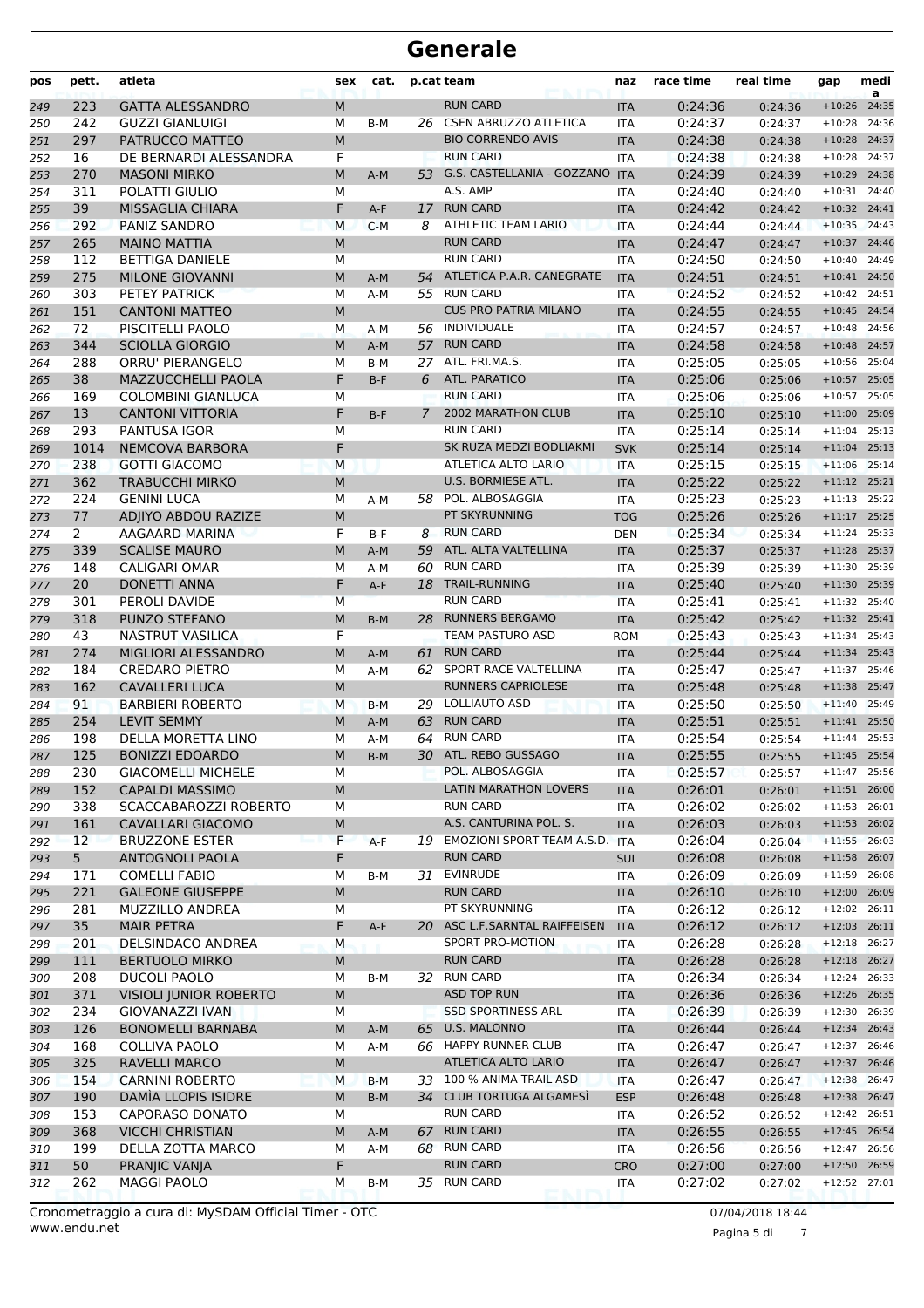| pos | pett.          | atleta                                       | sex       | cat.  |              | p.cat team                     | naz        | race time | real time | gap            | medi<br>a      |
|-----|----------------|----------------------------------------------|-----------|-------|--------------|--------------------------------|------------|-----------|-----------|----------------|----------------|
| 313 | 160            | <b>CATTANEO DANIELE</b>                      | ${\sf M}$ |       |              | <b>RUN CARD</b>                | <b>ITA</b> | 0:27:03   | 0:27:03   | $+12:54$       | 27:03          |
| 314 | 113            | <b>BETTINI GABRIELE</b>                      | М         |       |              | <b>RUN CARD</b>                | <b>ITA</b> | 0:27:05   | 0:27:05   | $+12:55$       | 27:04          |
| 315 | 121            | <b>BILATTI ANDREA</b>                        | M         |       |              | POL. ALBOSAGGIA                | <b>ITA</b> | 0:27:11   | 0:27:11   | $+13:01$       | 27:10          |
| 316 | 123            | <b>BOLDRINI MATTEO</b>                       | М         |       |              | <b>RUN CARD</b>                | <b>ITA</b> | 0:27:13   | 0:27:13   | $+13:03$ 27:12 |                |
| 317 | 19             | DI VAIO DANIELA                              | F         | $B-F$ | 9            | G.S. AVIS - SEREGNO            | <b>ITA</b> | 0:27:22   | 0:27:22   | +13:12 27:21   |                |
| 318 | 197            | <b>D'ELISIIS FABRIZIO</b>                    | М         | $A-M$ |              | 69 RUN CARD                    | <b>ITA</b> | 0:27:28   | 0:27:28   | $+13:18$ 27:27 |                |
| 319 | 284            | <b>NESA PAOLO</b>                            | М         |       |              | <b>RUN CARD</b>                | <b>ITA</b> | 0:27:29   | 0:27:29   | +13:20 27:28   |                |
| 320 | 23             | <b>FIBIKH ANZHELA</b>                        | F         | $A-F$ | 21           | BERGAMO STARS ATLETICA         | <b>RUS</b> | 0:27:33   | 0:27:33   | $+13:23$ 27:32 |                |
| 321 | 346            | <b>SECCHI LUCA</b>                           | M         | $A-M$ | 70           | <b>HAPPY RUNNER CLUB</b>       | <b>ITA</b> | 0:27:38   | 0:27:38   | +13:28 27:37   |                |
| 322 | 31             | <b>GRANILE ANNA</b>                          | F         | A-F   | 22           | <b>RUN CARD</b>                | <b>ITA</b> | 0:27:41   | 0:27:41   | $+13:31$ 27:40 |                |
| 323 | 363            | <b>TREVISAN EMILIO</b>                       | M         | $B-M$ | 36           | G.S. CASTELLANIA - GOZZANO     | <b>ITA</b> | 0:27:42   | 0:27:42   | +13:32 27:41   |                |
| 324 | 373            | <b>VIVIANI MANUEL</b>                        | М         |       |              | <b>MARATHON C.-ALTA QUOTA</b>  | <b>ITA</b> | 0:27:42   | 0:27:42   | $+13:32$ 27:41 |                |
| 325 | 127            | <b>BONOMELLI FRANCO</b>                      | M         |       |              | <b>U.S. MALONNO</b>            | <b>ITA</b> | 0:27:42   | 0:27:42   | +13:32 27:41   |                |
| 326 | 287            | <b>OLSSON PETER</b>                          | M         | $A-M$ | 71           |                                | <b>SWE</b> | 0:27:45   | 0:27:45   | $+13:35$ 27:44 |                |
| 327 | 212            | <b>FAVARO GIULIO</b>                         | M         |       |              | <b>RUN CARD</b>                | <b>ITA</b> | 0:27:50   | 0:27:50   | $+13:40$       | 27:49          |
| 328 | 233            | <b>GIORDANI GIORGIO</b>                      | М         | $C-M$ | 9            | <b>RUN CARD</b>                | <b>ITA</b> | 0:27:55   | 0:27:55   | $+13:45$ 27:54 |                |
| 329 | 219            | <b>FORSUND PER-ANDERS</b><br><b>COOK</b>     | M         | $A-M$ | 72           | <b>RUN CARD</b>                | <b>NOR</b> | 0:27:58   | 0:27:58   | +13:49 27:58   |                |
| 330 | 1016           | <b>TUCCELLI JESSICA MARIA</b>                | F         | B-F   |              | 10 RUN CARD                    | <b>ITA</b> | 0:28:03   | 0:28:03   | $+13:53$       | 28:02          |
| 331 | 17             | <b>DEGUINE MARIE</b>                         | F         |       |              | LA VIE DE CHATEAU              | <b>FRA</b> | 0:28:06   | 0:28:06   | $+13:57$       | 28:05          |
| 332 | 9              | <b>BOLOGNINI MONICA ANNA</b><br><b>MARIA</b> | F         | B-F   |              | 11 ASD ATHLETIC TEAM           | <b>ITA</b> | 0:28:09   | 0:28:09   | $+13:59$       | 28:08          |
| 333 | 289            | <b>ORTIZ MICHAEL</b>                         | M         |       |              |                                | <b>USA</b> | 0:28:13   | 0:28:13   | $+14:03$       | 28:12          |
| 334 | 28             | <b>GIACOMELLI ILEANA</b>                     | F         | $B-F$ |              | 12 RUN CARD                    | <b>ITA</b> | 0:28:20   | 0:28:20   | $+14:10$       | 28:19          |
| 335 | 11             | <b>BORINELLI CLAUDIA</b>                     | F         |       |              | <b>ASD CASTELRAIDER</b>        | <b>ITA</b> | 0:28:21   | 0:28:21   | $+14:11$       | 28:20          |
| 336 | 172            | <b>COMELLI LUCIANO</b>                       | М         | $C-M$ |              | 10 EVINRUDE                    | <b>ITA</b> | 0:28:29   | 0:28:29   | $+14:19$       | 28:28          |
| 337 | 114            | <b>BIANCHI DENNI</b>                         | M         |       |              | RUNNERS CAPRIOLESE             | <b>ITA</b> | 0:28:33   | 0:28:33   | $+14:23$       | 28:32          |
| 338 | 75             | <b>ACERBI LUCA</b>                           | М         | $C-M$ | 11           | <b>BIKE &amp; RUN</b>          | <b>ITA</b> | 0:28:35   | 0:28:35   | $+14:25$       | 28:34          |
| 339 | 357            | <b>TOFFANO ROBERTO</b>                       | M         | $B-M$ |              | 37 ATL. C.R.A. ITALTEL         | <b>ITA</b> | 0:28:37   | 0:28:37   | $+14:27$       | 28:36          |
| 340 | 343            | <b>SCIARONI MARIO</b>                        | M         | $B-M$ |              | 38 RUN CARD                    | SUI        | 0:28:41   | 0:28:41   | $+14:31$ 28:40 |                |
| 341 | 7 <sup>1</sup> | <b>BERTOLDINI CONSUELO</b>                   | F         |       |              | <b>PREMANA</b>                 | <b>ITA</b> | 0:28:42   | 0:28:42   | $+14:32$       | 28:41          |
| 342 | 305            | PIAZZA ALBERTO                               | М         | A-M   | 73           | <b>RUN CARD</b>                | <b>ITA</b> | 0:28:43   | 0:28:43   | $+14:34$       | 28:42          |
| 343 | 57             | <b>SCAPIN DANIELA</b>                        | F         | A-F   | 23           | ATL. ARCISATE                  | <b>ITA</b> | 0:28:48   | 0:28:48   | $+14:38$       | 28:47          |
| 344 | 73             | <b>CARDELLI FEDERICO</b>                     | М         | $A-M$ |              | 74 INDIVIDUALE                 | <b>ITA</b> | 0:28:51   | 0:28:51   | $+14:41$ 28:50 |                |
| 345 | 167            | <b>COLCIAGHI MARCO</b>                       | М         |       |              | <b>RUN CARD</b>                | <b>ITA</b> | 0:28:58   | 0:28:58   | $+14:49$       | 28:57          |
| 346 | $\overline{3}$ | ACERBI MARIA LUISA                           | F         |       |              | <b>BIKE &amp; RUN</b>          | <b>ITA</b> | 0:29:00   | 0:29:00   | $+14:51$       | 28:59          |
| 347 | 97             | <b>BELLINTANI FABIO</b>                      | М         | $A-M$ | 75           | ATL. ARCISATE                  | <b>ITA</b> | 0:29:09   | 0:29:09   | $+15:00$       | 29:08          |
| 348 | 349            | <b>SOAVE SIMONE</b>                          | M         | $A-M$ | 76           |                                | <b>ITA</b> | 0:29:14   | 0:29:14   | $+15:04$       | 29:13          |
| 349 | 341            | <b>SCHALL MARTIN</b>                         | M         | $B-M$ | 39           | <b>RUN CARD</b>                | <b>GER</b> | 0:29:20   | 0:29:20   | $+15:10$       | 29:19          |
| 350 | 177            | <b>CONIGLIO AURELIO</b>                      | М         | B-M   | 40           | MARATHON C.-ALTA QUOTA         | <b>ITA</b> | 0:29:45   | 0:29:45   | +15:36 29:44   |                |
| 351 | 36             | <b>MANFRIN MARTA</b>                         | F         | A-F   |              | 24 A.S.D. TEAM KM SPORT        | <b>ITA</b> | 0:29:50   | 0:29:50   | $+15:40$ 29:49 |                |
| 352 | 354            | STRAPPARAVA MARCO                            | М         |       |              | <b>RUN CARD</b>                | <b>ITA</b> | 0:29:51   | 0:29:51   |                | +15:41 29:50   |
| 353 | 157            | <b>CASSI ANGELO</b>                          | M         | $B-M$ | 41           | <b>RUN CARD</b>                | <b>ITA</b> | 0:30:22   | 0:30:22   | $+16:12$ 30:21 |                |
| 354 | 352            | STARREVELD YDE                               | M         |       |              |                                | <b>NED</b> | 0:30:24   | 0:30:24   | $+16:15$ 30:23 |                |
| 355 | 326            | <b>REDAELLI MATTEO</b>                       | M         |       |              | <b>RUN CARD</b>                | <b>ITA</b> | 0:30:31   | 0:30:31   | $+16:21$ 30:30 |                |
| 356 | 21             | <b>FENDONI SIMONETTA</b>                     | F         | B-F   |              | 13 POL. ALBOSAGGIA             | <b>ITA</b> | 0:30:36   | 0:30:36   | $+16:26$ 30:35 |                |
| 357 | 37             | <b>MARDARE TATIANA</b>                       | F         |       |              | <b>RUN CARD</b>                | <b>ITA</b> | 0:30:39   | 0:30:39   | $+16:29$ 30:38 |                |
| 358 | 15             | <b>COLOMBO ELISA</b>                         | F         |       |              | <b>RUN CARD</b>                | <b>ITA</b> | 0:30:40   | 0:30:40   | $+16:31$ 30:39 |                |
| 359 | 22             | <b>FERRARI CHIARA</b>                        | F         | A-F   | 25           | <b>RUN CARD</b>                | <b>ITA</b> | 0:30:47   | 0:30:47   | $+16:38$ 30:47 |                |
| 360 | 178            | <b>CONTI STEFANO</b>                         | М         | B-M   | 42           | <b>RUN CARD</b>                | ITA        | 0:30:53   | 0:30:53   | $+16:43$ 30:52 |                |
| 361 | 82             | <b>AMONINI ROBERTO</b>                       | М         | $A-M$ | 77           | <b>G.S. CHIURO</b>             | <b>ITA</b> | 0:31:05   | 0:31:05   | $+16:56$ 31:04 |                |
| 362 | 216            | FERRARI GIOVANNI                             | M         | $B-M$ |              | 43 UNICREDIT CIRCOLO MILANO    | <b>ITA</b> | 0:31:13   | 0:31:13   |                | $+17:04$ 31:12 |
| 363 | 302            | PESCAROLO DANIELE<br><b>MARIO</b>            | М         |       |              | MONZA MARATHON TEAM - A. ITA   |            | 0:31:18   | 0:31:18   | $+17:09$ 31:17 |                |
| 364 | 206            | DRAGHETTI ANDREA                             | М         |       |              | <b>RUN CARD</b>                | ITA        | 0:31:51   | 0:31:51   | $+17:41$ 31:50 |                |
| 365 | 29             | <b>GIANNI KATIA</b>                          | F         |       |              | <b>ASD CASTELRAIDER</b>        | <b>ITA</b> | 0:32:15   | 0:32:15   | $+18:05$ 32:14 |                |
| 366 | 144            | <b>BUCELLA PAOLO</b>                         | М         | A-M   |              | 78 A.S.D. 2SLOW                | <b>ITA</b> | 0:32:18   | 0:32:18   |                | $+18:08$ 32:17 |
| 367 | 347            | <b>SEIM ASBJORN</b>                          | М         | $B-M$ | 44           |                                | <b>ITA</b> | 0:32:25   | 0:32:25   | $+18:16$ 32:24 |                |
| 368 | 67             | VASSELAI JUDITH                              | F         |       |              | ASC L.F.SARNTAL RAIFFEISEN     | <b>ITA</b> | 0:32:26   | 0:32:26   | $+18:16$ 32:25 |                |
| 369 | 165            | <b>CIRRITO PIERPAOLO</b>                     | М         |       |              | A.S.D. SPEZIA MARATHON DLF ITA |            | 0:32:39   | 0:32:39   | +18:29 32:38   |                |
| 370 | 181            | CORVINO MASSIMILIANO                         | М         | A-M   |              | 79 RUN CARD                    | ITA        | 0:33:12   | 0:33:12   | $+19:02$ 33:11 |                |
| 371 | 27             | <b>GHILOTTI GIULIA</b>                       | F         |       |              | ASD RUN FOR LIFE               | <b>ITA</b> | 0:33:14   | 0:33:14   | $+19:04$ 33:13 |                |
| 372 | 55             | <b>ROGANTINI ZITA</b>                        | F         | $C-F$ | $\mathbf{1}$ | G.P. VALCHIAVENNA              | <b>ITA</b> | 0:33:46   | 0:33:46   | +19:36 33:45   |                |
| 373 | 139            | <b>BRIGUGLIO CLAUDIO</b>                     | М         | $A-M$ | 80           | VALETUDO SKYRUNNING            | <b>ITA</b> | 0:34:09   | 0:34:09   | $+19:59$ 34:08 |                |
| 374 | 120            | <b>BIJKERK HENDO</b>                         | М         | B-M   | 45           |                                | <b>NED</b> | 0:34:10   | 0:34:10   |                | +20:00 34:09   |

Pagina 6 di 7